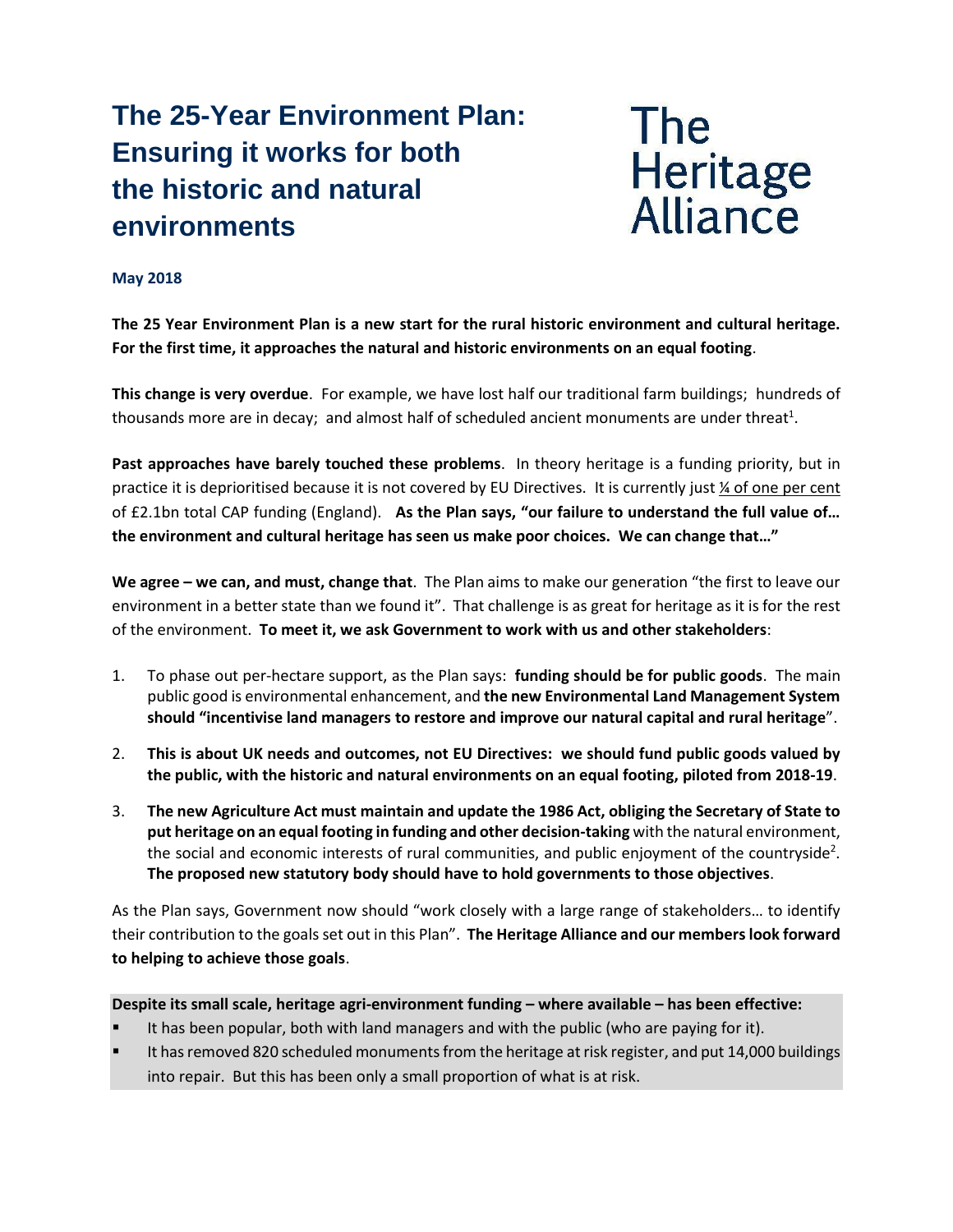#### **The Heritage Alliance and rural heritage**

The Heritage Alliance is England's largest coalition of independent heritage interests. We unite more than 115 organisations which together have over 7 million members, volunteers, trustees and staff. Most of England's historic environment (including more than half of rural England) is owned, managed and cared for by Heritage Alliance members. The Alliance is represented on DEFRA's Rural Development Programme Monitoring Committee, and the Alliance's specialist Rural Advocacy Group has written this paper.

#### **Why our rural heritage matters**

A key part of our countryside is our rural heritage of traditional farm buildings, villages, field boundaries, ancient monuments, woods, and parkland. These are important in their own right, and they deliver substantial benefits for rural communities: they underpin the beauty, diversity and sense of place which attracts inward investment, are a key driver of the £19bn rural tourism industry, and their conservation creates skilled employment, often in areas where jobs are scarce.

# **"Heritage is the glue which binds together our Brand Britain"**

Heritage as above is vital to our natural and cultural capital. But, as Michael Gove says, it is much more than that. It helps to hold us together as a nation, helps market Britain abroad, and will help to rebalance the post-Brexit economy away from London.

## **Rural heritage is under continuing and growing threat**

Unfortunately, our rural heritage is disappearing day by day. The changing economics of farming has made traditional farm buildings functionally redundant: half of them have already been lost (a rate of 15 each day). Most of the remainder – hundreds of thousands – are in decay. The same pressures have already wiped out many other historic features – hedgerows, monuments, parkland, water meadows, and historic field systems. Almost half of even the most important rural archaeology – scheduled monuments – is threatened by burrowing animals, cultivation, or scrub growth.

#### **Past approaches (though effective where applied) have been on a tiny scale**

What remains of our rural heritage has been eligible for CAP funding, at least in principle. Where money has been spent, it has been effective, and popular (see below). But most CAP funding has been crude perhectare payments ('Pillar 1'), and artificial EU boundaries – heritage's exclusion from EU Directives – have treated it separately from the wider environment in which it sits, excluding it from integrated approaches to land management. Nearly all environmental funding goes to habitats, species, and water, to meet EU targets. Spend on heritage has been tiny, and under Countryside Stewardship has fallen to about £5m pa, **about ¼ of one per cent of total CAP funding (England) of £2.1bn pa**. As the Plan says, **"In the past, our failure to understand the full value of the benefits offered by the environment and cultural heritage has seen us make poor choices. We can change that…"**

#### **The future: the 25-Year Plan**

**The Plan promises to change that**. It sees the UK leaving the EU as "a once-in-a-lifetime chance to reform… how we care for our land". We agree. It says that, after a transition, future payment should be

The Heritage Alliance is a company limited by guarantee registered in England and Wales, Registered No: 4577804 Registered Charity No. 1094793 Registered Office: 5-11 Lavington St, London SE1 0NZ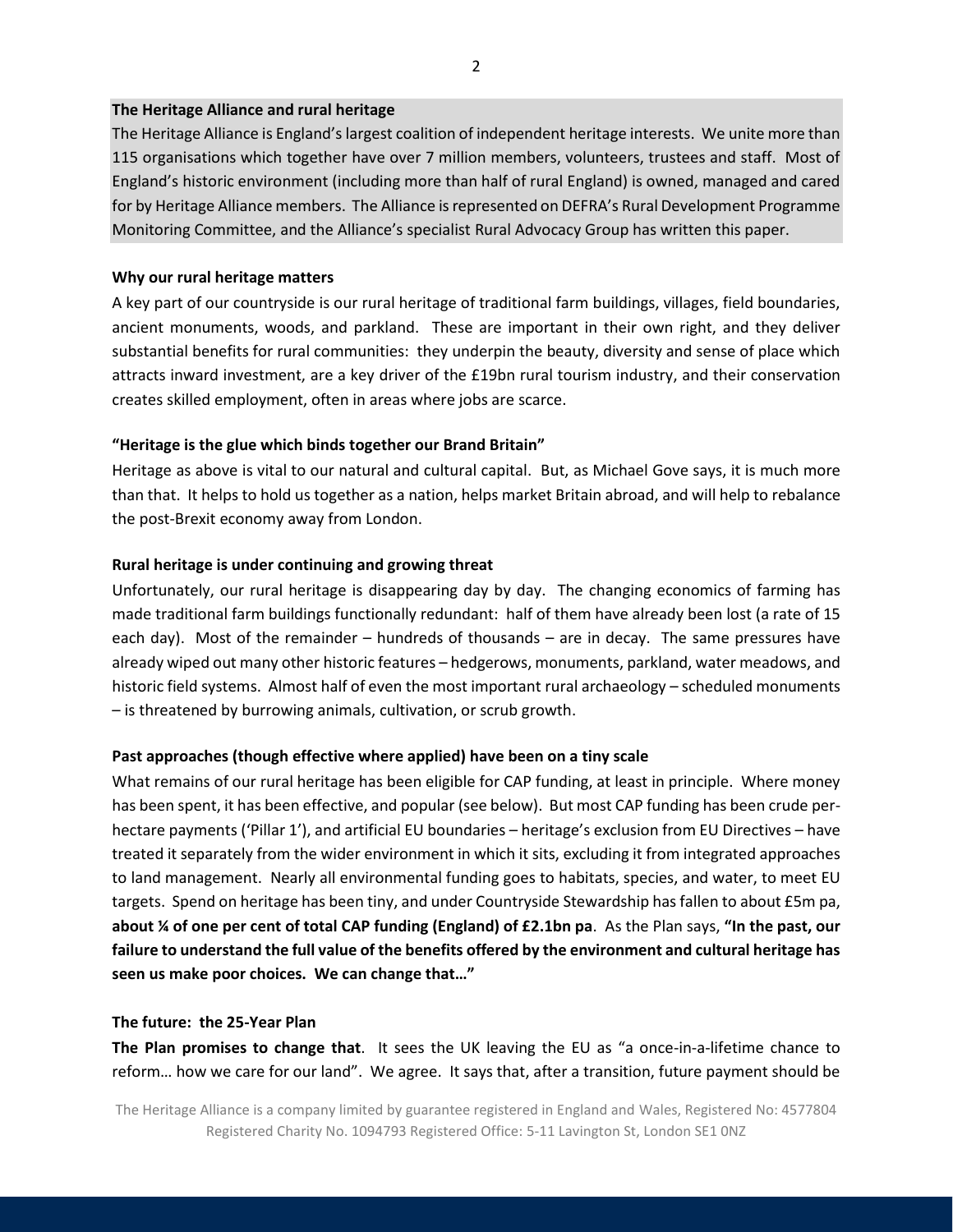"for public goods". We agree. It says that the principal public good will be environmental enhancement, via a new environmental land management system. We agree. It adds that the aim of this new system will be to "incentivise and reward land managers to restore and improve our natural capital and rural heritage". We – like most other stakeholders – agree. We need to phase out per-hectare farm support, and instead **pay farmers and other land managers to provide the range of key environmental public goods, including heritage, which we all value but which the market would not otherwise provide**.

## **Our historic environment and landscapes are crucial 'public goods' because:**

## **1. Heritage is an integral part of our rural environment**

The European Landscape Convention requires landscape to be "integrated into … planning, … cultural, environmental, agricultural, social and economic policies". Our natural and historic environments are inseparable: both are all around us, not just in big tourist draws like the Lake District World Heritage Site, but across England.

## **2. Even more rural heritage will be lost if we don't find funding for it**

Most of our rural heritage is subject to 'market failure': it does not provide the flow of income needed to keep it maintained. It is therefore in decay. Some farm buildings can be converted to new uses, but many are unsuitable or non-viable or consent cannot be obtained. And most other features – like monuments and stone walls – obviously are hard to put to any substantive economic use. Little other funding is available. As DEFRA's Health and Harmony consultation says, heritage "is a non-renewable resource which, once lost, cannot be recreated"<sup>3</sup>. For much rural heritage, funding as a public good is its only **chance of long-term survival**.

**We also need to ensure that the Government's promised review of marine targets and indicators encompass the whole marine environment including cultural heritage**: seas are an integral part of our history, and coastal tourism and recreation, with a wealth of historic and archaeological sites.

#### **3. Payments for heritage public goods, where available, have been effective**

Despite heritage's tiny proportion of overall CAP funding, there is a widespread view, evidenced in Natural England's reviews of effectiveness, that this has been effective compared to other agri-environment scheme objectives ("There is robust evidence that the schemes made a significant contribution to the protection of historic features...")<sup>4</sup>. Even the limited funding of the past has for example removed 820 scheduled monuments from the Heritage at Risk Register, and prevented thousands more being added.

**We need to secure this, and build new pilot schemes on it. In the delivery pilots, proper integration of the historic and natural environments, and innovation, will be important for effective delivery. The proposed new statutory body should have to hold governments to those objectives, and consult Historic England**. Two decades of evidence show what works effectively, and **the historic environment sector can provide methodologies for targeting, monitoring, and evaluation as robust as those provided by the natural environment sector**. To ensure that funding for public goods goes to those who deliver them

The Heritage Alliance is a company limited by guarantee registered in England and Wales, Registered No: 4577804 Registered Charity No. 1094793 Registered Office: 5-11 Lavington St, London SE1 0NZ